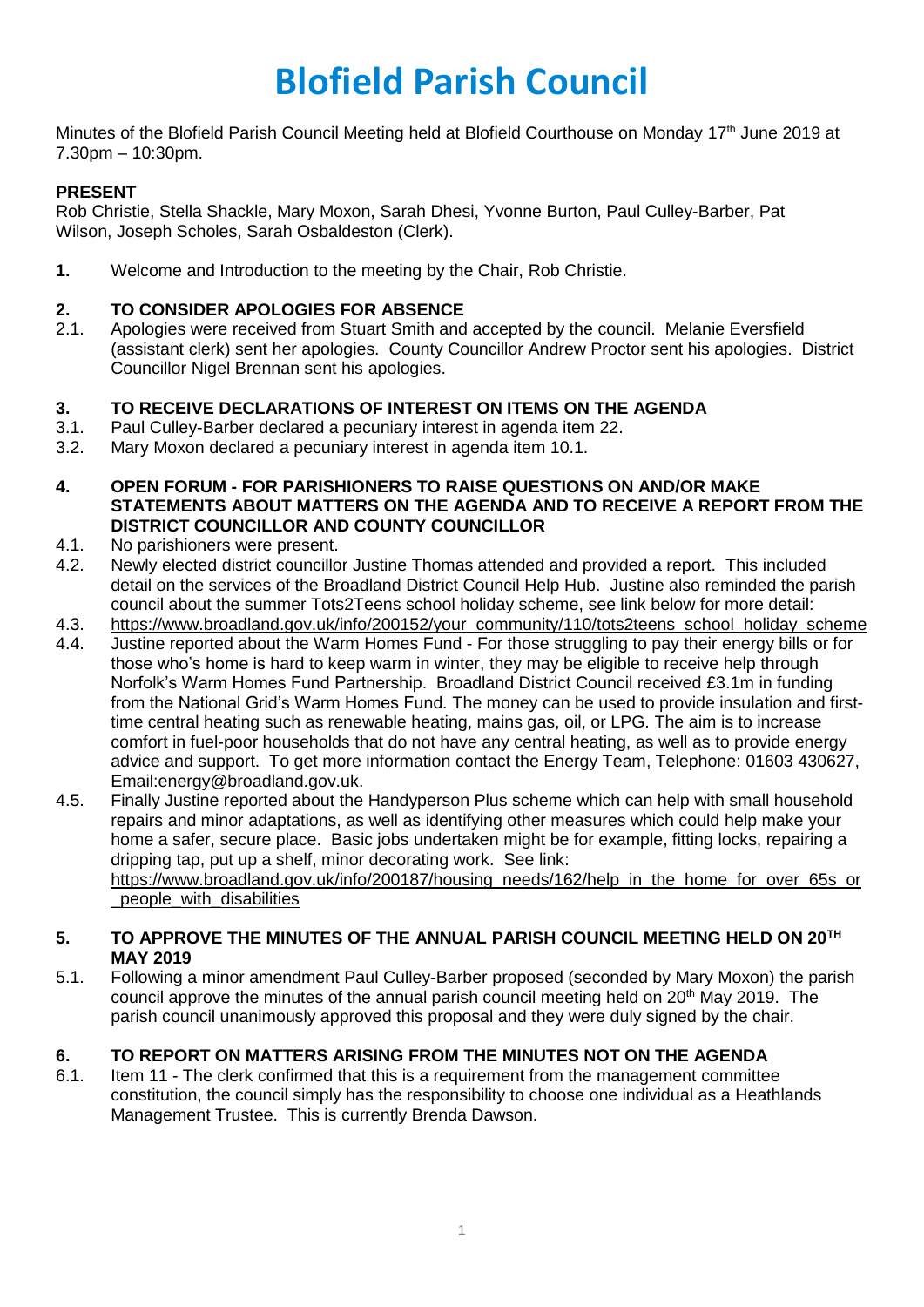# **7. TO APPROVE THE MINUTES OF THE PARISH COUNCIL MEETING HELD ON 20TH MAY 2019**

7.1. Following a minor amendment Joseph Scholes proposed (seconded by Paul Culley-Barber) the parish council approve the minutes of the parish council meeting held on 20<sup>th</sup> May 2019. The parish council unanimously approved this proposal and they were duly signed by the chair.

# **8. TO REPORT ON MATTERS ARISING FROM THE MINUTES NOT ON THE AGENDA**

- 8.1. Item 25 Allotments Entrance Sarah Dhesi reported that potholes at the entrance of the allotments have been repaired with two bags of hoggin and an additional 3 bags of grey hard core. Allotment holders worked incredibly hard, filling, laying and repairing the entrance. The council would like to record their thanks to the group of volunteers who worked so hard on this task. Sarah Dhesi to prepare a proposal for the next council meeting for any additional repairs needed.
- 8.2. Item 31 Brundall Sports Hub outline planning permission has already been received for changing rooms, a 3G pitch and car park. Detailed planning permission will be applied for in the Autumn. No agreements are in place for who will run the 3G pitch.

## **9. TO RECEIVE AN UPDATE ON PARISH COUNCILLOR VACANCIES**

9.1. The council has been approached by four parishioners who may be interested in becoming councillors. Rob Christie has provided them with more detail.

#### **10. TO CONSIDER COUNCIL FEEDBACK ON PLANNING APPLICATIONS RECEIVED FROM BROADLAND DISTRICT COUNCIL**

- 10.1. Application: 20190844 Residential development of 12no. dwellings Location: Land at Dawson's Lane, Blofield, NR13 4SB The council reviewed the detailed document of strong objections and agreed to submit this to BDC.
- 10.2. Application: 20190795 Single detached dwelling (outline) Location: Clarkes Wood, Shack Lane, Blofield The council reviewed the detailed document of strong objections and agreed to submit this to BDC.

#### **11. TO CONSIDER REQUESTING NORFOLK COUNTY COUNCIL CREATE A PUBLIC RIGHT OF WAY DIVERSION OF FOOTPATH FP5&7 (FOOTPATH ON THE HOPKINS HOMES YARMOUTH ROAD SITE)**

11.1. Yvonne Burton confirmed from her training that it would be possible to request a diversion of this footpath, the trainer supported the idea of diversion rather than a 'double hedge' hidden entrance. However, there would be an associated cost of approximately £2,000. The council agreed to put this forward to both Hopkins Homes and to Broadland District Council. The council agreed to discuss this as part of the Hopkins Homes boundary treatment planning application at the meeting on Monday 1st July 2019.

## **12. TO AGREE AMENDMENTS TO THE BDC PARISH DEPOSIT SCHEME MANDATE**

12.1. Joseph Scholes proposed (seconded by Paul Culley-Barber) the council remove David Ward from the deposit scheme mandate and add the two new signatories Stuart Smith and Sarah Dhesi. The council unanimously resolved to approve this proposal.

#### **13. TO NOTE RECEIPT OF THE INTERNAL AUDIT REPORT AND AGREE ANY NECESSARY ACTIONS**

- 13.1. The council noted the internal report contents, no actions required.
- **14. TO NOTE RECEIPT OF £372.50 FROM HIGHWAYS ENGLAND FOR LOSS OF INCOME FROM ALLOTMENTS PLOTS RENTAL**
- 14.1. The Clerk confirmed safe receipt of funds from Highways England for loss of allotment plots rental income whilst the uncertainty of the A47 improvements boundary continues.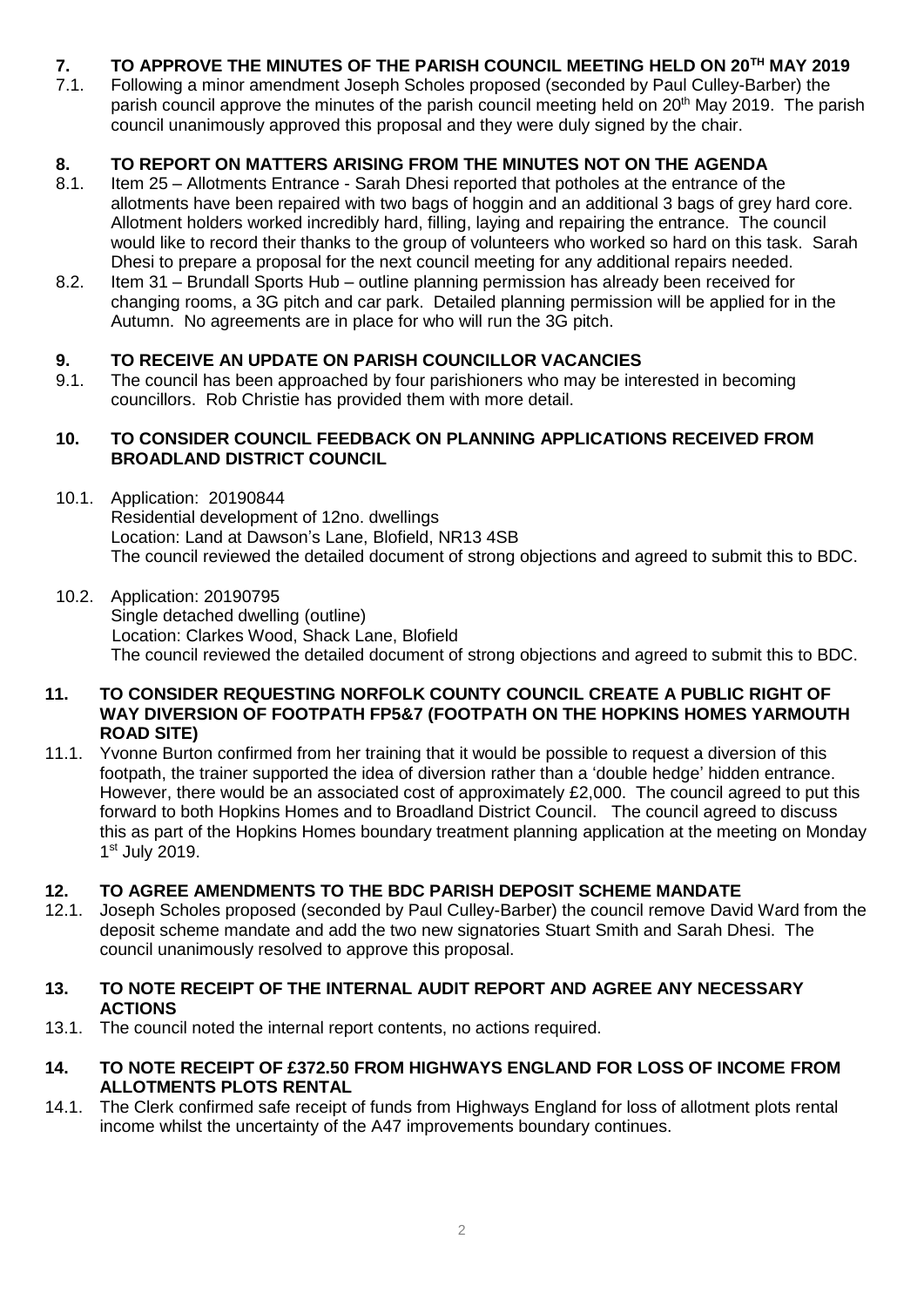# **15. TO APPROVE INVOICES FOR PAYMENT**

- 15.1. Paul Culley-Barber proposed the council approve (seconded by Sarah Dhesi) all payments totalling £2,832.05 (see Appendix 1). The council unanimously approved this proposal. Clerk (SO) to issue cheques.
- 15.2. Receipts from 4th May 2019  $30<sup>th</sup>$  May 2019 totalling £573.98 were noted (see Appendix 2).

# **16. TO CONSIDER A DONATION REQUEST FROM 'SCOTTY'S LITTLE SOLDIERS'**

16.1. Following a brief discussion Joseph Scholes proposed (seconded by Stella Shackle) a one-off donation of £100 to Scotty's Little Soldiers charity. The council unanimously resolved to approve this proposal. Clerk (SO) to raise the cheque and use the S137 budget for this donation.

## **17. TO AGREE FINANCE TRAINING AND CHAIR TRAINING FOR PARISH COUNCILLORS**

17.1. Rob Christie proposed (seconded by Joseph Scholes) the council fund training for Stuart Smith (chair), Sarah Dhesi (finance) and Mary Moxon (finance). The council unanimously resolved to approve this proposal. Clerk (SO) to arrange.

#### **18. TO NOTE HEATHLANDS REQUEST FOR S106 FUNDS FROM BDC FOR THE SUM OF £2,170.98 TO PART FUND A REPLACEMENT PLAY AREA FENCE AND AGREE ANY NECESSARY ACTIONS (SO)**

18.1. Heathlands Management Committee has contacted Broadland District Council (BDC) for funding for a replacement playground fence. BDC has agreed to pay the remaining S106 funds allocated to heathlands for this project, a total of £2,170.98. The council agreed to contact Heathlands Management Committee to ensure maximum benefit is obtained from these funds.

#### **19. TO RECEIVE AN UPDATE REPORT ON CURRENT PROJECTS AND AGREE ANY NECESSARY ACTIONS**

- 19.1. The council reviewed the full project report. Joseph Scholes advised that family members of the wobbly gravestone have been found. We are now awaiting on the graveyard health and safety inspection before any repairs are carried out.
- 19.2. Paul Culley-Barber, Stuart Smith and Melanie Eversfield have agreed to review quotations for the new website together.
- 19.3. Solutions for a food bank need was discussed at length. It was agreed Joseph Scholes would establish further detail about what the church collection point does, understand who is eligible to claim, understand the need in the parish where possible and come up with a plan.
- 19.4. Paul Culley-Barber and Sarah Dhesi to chase regarding the Woodbastwick Road Parish partnership trod.

#### **20. TO RECEIVE AN UPDATE ON MARTY'S MARSH, CONSIDER A MANAGEMENT PLAN QUOTATION AND AGREE ANY NECESSARY ACTIONS**

- 20.1. Yvonne Burton reported that A 'new friends' of Marty's Marsh meeting took place recently. It was attended by 9 people and a further 9 apologies were received. A further meeting is to take place on Monday 22<sup>nd</sup> July at 7pm on site. Yvonne Burton to organise and invite all interested parties.
- 20.2. Yvonne Burton to contact Annie Summazzi to see if cutting of the reeds on site can be carried out. 20.3. The council discussed the Norwich Fringe project quotation. Annie Summazzi advised this is an option for the council. Following a brief discussion Stella Shackle proposed (seconded by Joseph Scholes) the council appoint Norwich Fringe project to produce a management and work plan at the cost of £900. It was also proposed to request a detailed map of the site showing the management areas at an additional cost. The council unanimously resolved to approve this proposal.
- 20.4. Clerk (SO) to appoint the Fringe project and liaise with Annie.

## **21. TO RECEIVE AN UPDATE ON THE COMMUNITY CONSULTATION EVENT, PARISH CONSULTATION PROJECT, NOTE MEETING ON THE 15TH JULY AND AGREE ANY NECESSARY ACTIONS**

21.1. The event on the 23<sup>rd</sup> May at Blofield School was well attended. Parishioners were a little disappointed at the lack of information from Norfolk County Council Childrens Services. The council consultation at the meeting was very useful with lots of parishioner views and thoughts collected.

#### **22. TO CONSIDER ANY AGENDA ITEMS FOR THE MEETING WITH NCC CHILDRENS SERVICES ON THE 20TH JUNE 2019**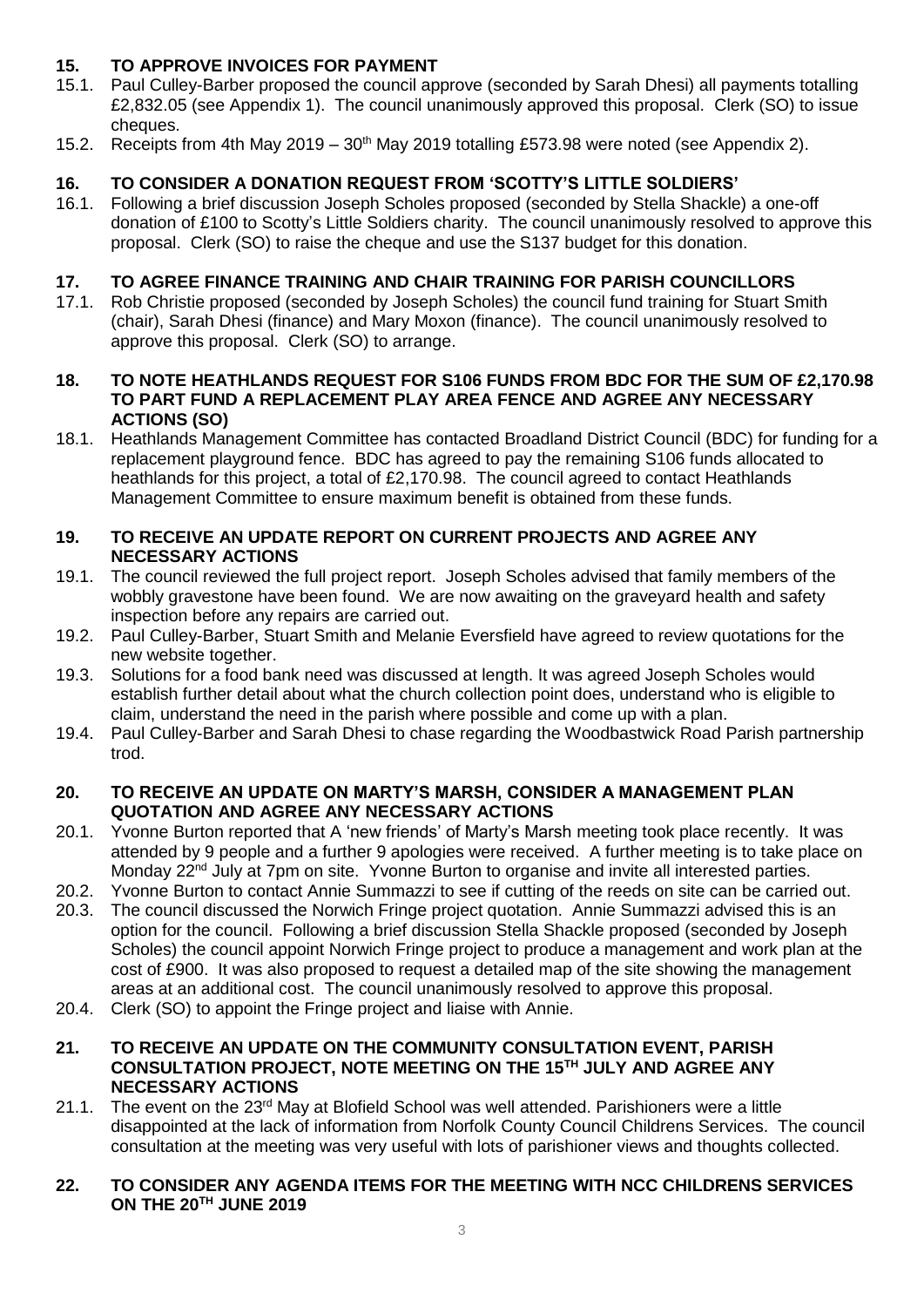22.1. The council discussed who was attending the meeting and the draft agenda. The council discussed the possibility of a footpath from Wyngates to Plantation Road.

# **23. TO RECEIVE AN UPDATE ON A POSSIBLE BUS SHELTER ON MILL ROAD**

- 23.1. The Parish Partnership Bid for the village signs will be under the allocated cost. NCC Highways has indicated it may be possible to include the cost of a bus shelter on Mill Road within these allocated costs.
- 23.2. The council agreed to investigate the bus shelter options further. Clerk to obtain quotations for bus shelters, check with NCC Transport if this location is suitable for a bus shelter and contact the residents adjacent to the property.

#### **24. TO RECEIVE AN UPDATE ON NEW VILLAGE GATEWAYS IN THE PARISH AND AGREE ANY NECESSARY ACTIONS**

- 24.1. Stuart Smith and Sarah Dhesi have a detailed report they will share with the council at the planning meeting on Monday 1<sup>st</sup> July.
- 24.2. Sarah Dhesi reported that NCC Highways has offered to paint 30mph on the road surface at the entrance to the village. The council agreed to request this for both ends of Yarmouth Road.
- 24.3. Sarah Dhesi will chase progress with the Woodbastwick Road trod.

## **25. TO RECEIVE AN UPDATE ON THE DESIGNATED FUNDS APPLICATIONS**

- 25.1. The Clerk (ME) has been advised by Designated Funds at Highways England that the council bid for funding for Marty's Marsh has been unsuccessful. It will be reconsidered at the next round of bids towards the end of the financial year.
- 25.2. The Clerk (ME) advised that the play area funding bid for Blofield and Blofield Heath will not be considered until the end of the financial year.

#### **26. TO RECEIVE AN UPDATE FROM THE COURTHOUSE ANNUAL GENERAL MEETING**

- 26.1. Rob Christie reported that a parishioner has volunteered to become the booking secretary for regular and/or adhoc bookings. A member of the committee has agreed to take minutes of the meeting.
- 26.2. The committee has had 3 quotations for the window repairs and scaffolding but only one quotation for the painting.
- 26.3. The 'disabled access' project has stalled with no discussion of the draft proposal by the full committee.

#### **27. TO CONSIDER CARRYING OUT A COURTHOUSE STRUCTURAL SURVEY INCLUDING A MAINTENANCE PLAN**

27.1. The new chair of the courthouse felt it would be a good idea to obtain a structural survey of the building. The council agreed and requested the clerk (ME) obtain quotations for this work (to include a short/medium/long term usable maintenance plan).

#### **28. TO RECEIVE A REPORT ON HOW OTHER HALLS RUN THEIR BOOKING PROCESS AND AGREE ANY NECESSARY ACTIONS**

28.1. The council noted the report detail and requested the clerk (ME) contact the facilities within the parish to understand their processes and speak to the new bookings secretary at the courthouse to see if the council can support any streamlining /improvements to the booking process.

#### **29. TO RECEIVE AN UPDATE FROM THE MHH ANNUAL GENERAL MEETING**

29.1. Sarah Dhesi reported that Paul Batchelor is to stand down as treasurer of the Margaret Harker Hall. The position of Vice-Chair is still vacant too.

#### **30. TO CONSIDER REQUESTING QUOTATIONS FOR SHORT/MEDIUM/LONG TERM CHURCHYARD TREE MAINTENANCE AND CHURCHYARD WALL SURVEY**

- 30.1. A churchyard wall survey was carried out in 2013. The council requested the churchyard representatives (Joseph Scholes and Stella Shackle) review the document, to understand what work is still outstanding and consider priorities and actions to report back to the council.
- 30.2. A churchyard tree hazard risk assessment was carried out in 2017. The council requested the churchyard representatives (Joseph Scholes and Stella Shackle) review the document, to understand what work is still outstanding and consider priorities and obtain quotations for this short/medium/long term work.